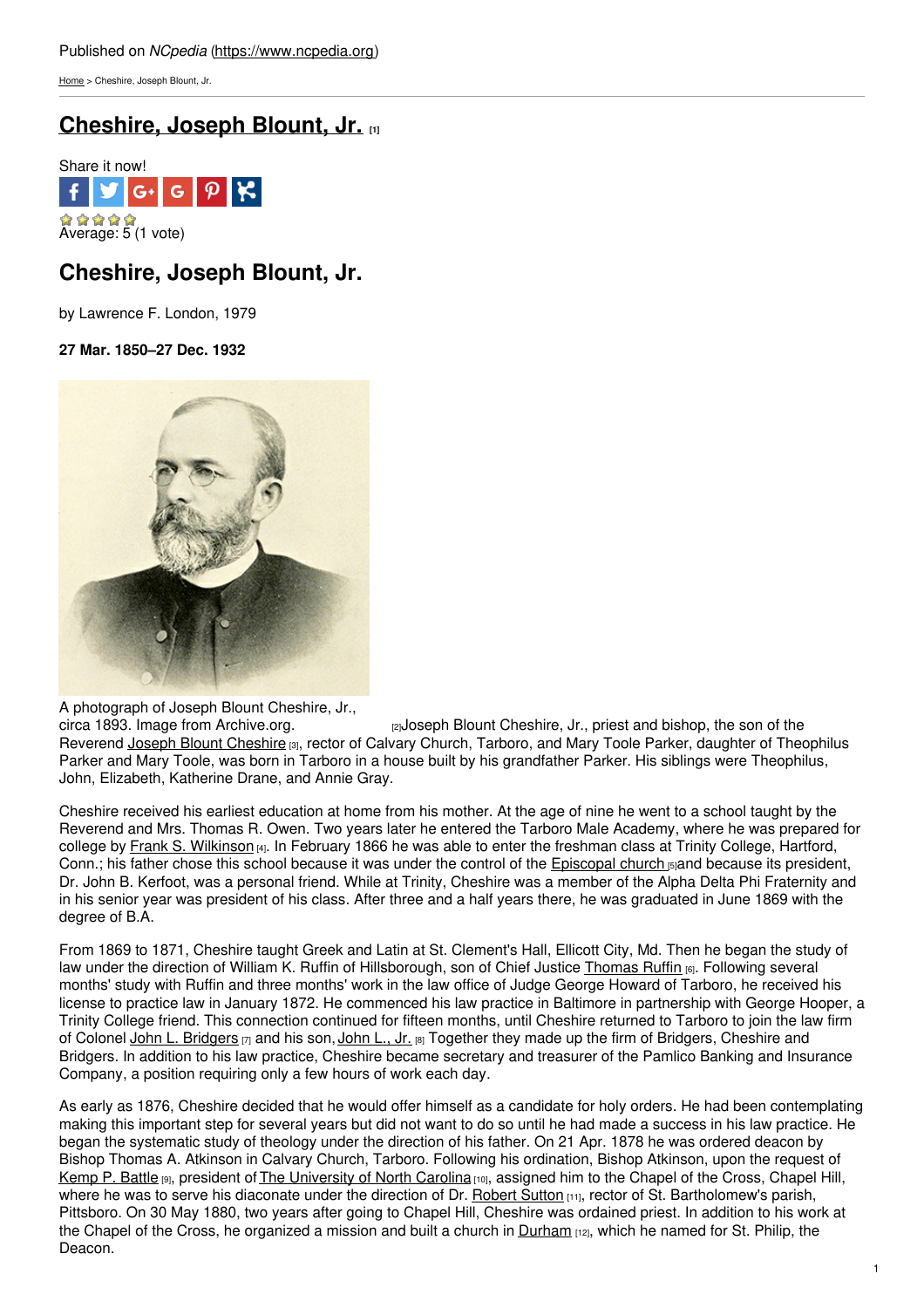In the spring of 1881, Cheshire accepted a call to become the rector of St. Peter's Church i[nCharlotte](https://www.ncpedia.org/charlotte) [13], one of the largest parishes in the Diocese of North Carolina. His ministry at St. Peter's was characterized by his activities in extending the missionary work of the Episcopal church not only in Charlotte but also in Mecklenburg and Union counties. During his twelve years as rector of St. Peter's, he increased its membership from 137 to 263. He organized and established St. Martin's parish, St. Michael and All Angels' mission for blacks, St. Mark's mission at Mecklenburg, and St. Paul's mission at Monroe. He sponsored the building of St. Peter's and the Good Samaritan hospitals, and assisted the Reverend E. A. [Osborne](https://www.ncpedia.org/biography/osborne-edwin-augustus)  $[14]$  in establishing the Thompson Orphanage. An important accomplishment of his ministry in Charlotte was an improved relation between the Episcopal church and the other local denominations.

In addition to his parochial and missionary work, Cheshire took an active part in the affairs of the diocese. He was chairman of the Committee on Canons for several years and, while holding this position, compiled an important revision of the diocesan canons. He also served as a clerical deputy in the general conventions of 1886, 1889, and 1892. From 1885 to 1893 he was a member of the board of trustees of the University of the South.

Upon the request of Bishop Theodore Benedict Lyman [15] for assistance in his office, a special convention of the Diocese of North Carolina met in Raleigh on 27 June 1893 for the purpose of electing an assistant bishop. Among the seven priests nominated, the Reverend Francis J. [Murdock](https://www.ncpedia.org/biography/murdoch-francis-johnstone) [16], rector of St. Luke's Church, Salisbury, and Cheshire were the leading candidates. After thirty-nine ballots, Cheshire was elected assistant bishop of the Diocese of North Carolina. His consecration took place on 15 Oct. 1893 in Calvary Church, Tarboro. Just two months later he became diocesan upon the death of Bishop Lyman. Cheshire was the first native clergyman of the state to be elected to the episcopate of North Carolina.

One of the first acts of his episcopate was the initiation of a vigorous missionary program in the mountain counties of the state. He soon realized that the work required more time than he could devote to it, and at the general convention of 1895 he proposed the creation of a missionary district composed of the western counties in his diocese. The proposal was adopted and the district was placed under his charge until a missionary bishop was elected. Three years later the Reverend Junius Moore [Horner](https://www.ncpedia.org/biography/horner-junius-moore) [17] became missionary bishop of the [Jurisdiction](https://www.ncpedia.org/missionary-district-asheville) of Asheville [18].

At the annual convention of 1897, Cheshire proposed thatSt. Mary's [School](https://www.ncpedia.org/saint-marys-school) [19] in Raleigh should be taken over as a diocesan institution. This school had been established in 1842 by Dr. Aldert [Smedes](https://www.ncpedia.org/biography/smedes-albert) [20], an Episcopal clergyman; it functioned as a private school under his direction and later under that of his son, the Reverend Bennet [Smedes](https://www.ncpedia.org/biography/smedes-bennett) [21]. When Smedes decided to discontinue operating the school, Cheshire saw the opportunity of making it an important educational institution for the diocese. His plan was adopted by the diocesan convention, and he raised the funds for the purchase of the property and for an endowment. Shortly afterward, Cheshire was able to make St. Mary's School an institution of all the dioceses of North Carolina and South Carolina, an acquisition he considered one of the most important [accomplishments](http://digital.ncdcr.gov/cdm/ref/collection/p249901coll22/id/210377) of his episcopate [22].

In his relations with his black clergy and laity, Cheshire was remarkably successful. When the separation of the races within the church was proposed, he was opposed to the move, but when he became convinced that the change was strongly desired by black churchmen, he supported the movement in the general convention. In 1918 the diocesan convention elected the Reverend Henry B. Delany suffragan bishop in charge of work among blacks. Delany had been archdeacon of the Convocation for Colored Work in the diocese for the past ten years.

Throughout his life, Cheshire had an abiding interest in history, particularly that of his church and state. In 1884 he was elected historiographer of the Diocese of North Carolina, an office he held until he became bishop. One of his earliest publications was a monograph, *The First Settlers of North Carolina Not [Religious](http://digital.ncdcr.gov/cdm/ref/collection/p249901coll37/id/14127) Refugees*[23], in which he maintained that the early settlers came not seeking religious freedom but for economic reasons. In 1892 he edited a volume of historical papers entitled *[Sketches](https://archive.org/details/sketcheschurchh00churgoog) of Church History in North Carolina*[24], three of which were written by himself. The papers had been prepared for the one-hundredth anniversary of the first attempt to organize the Episcopal church in North Carolina following the Revolution. Cheshire's most ambitious and significant historical work was *The Church in the [Confederate](https://archive.org/details/churchinconfed00ches) States* [25], published in 1912. In this volume he described the organization of the Episcopal church in the Confederate States, its work among the soldiers, its attitude toward blacks, its publications, and finally the reunion of the church in 1865. Among other historical productions were *Milnor Jones, Deacon and Missionary* (1920); his reminiscences of North Carolina personalities and incidents, published in 1930 under the title *[Nonnulla](http://books.google.com/books?id=f0RNAAAAYAAJ&q=Nonnulla+cheshire&hl=en&sa=X&ei=t8lRUe2kNYmy9gShu4DwCA&ved=0CC0Q6AEwAA)* [26] ; and several parish histories. Cheshire's work as a historian was recognized when in 1930 he was elected president of the State Literary and Historical [Association](https://www.ncpedia.org/literary-and-historical-association) [27]. Other honors included the D.D. degree from The University of North Carolina (1890), the University of the South (1894), and his alma mater, Trinity College (1916).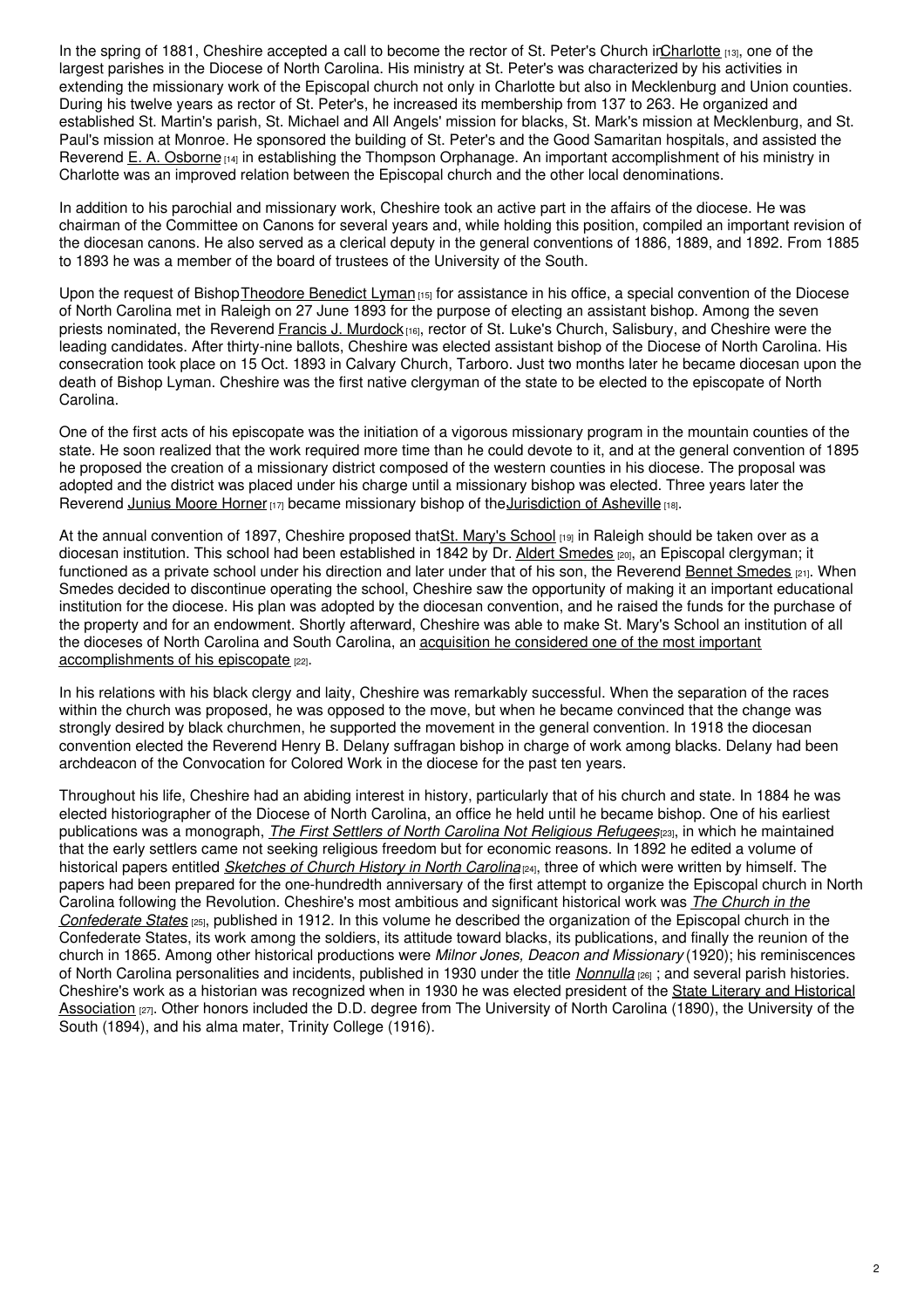

Photograph of Joseph Blount Cheshire, Jr., circa 1921. Image from the North Carolina

Digital [Collections.](http://digital.ncdcr.gov/cdm/ref/collection/p249901coll37/id/16767) **Exagger 28** and the general convention of the church product the church while he was bishop. He also attended the Lambeth Conferences of 1897, 1908, and 1920.

In 1922, after twenty-nine years in the episcopate, Cheshire gave his consent to the election of a bishop coadjutor to assist in the ever-growing work in his diocese. The Reverend Edwin [Anderson](https://www.ncpedia.org/biography/penick-edwin-anderson) Penick [29], then rector of St. Peter's Church, Charlotte, was elected to that office and consecrated on 15 Oct. 1922. From that time on, Cheshire gradually turned over the work of the diocese to his coadjutor.

In addition to his accomplishments as a clergyman, prelate, and scholar, Cheshire attained considerable skill and reputation as a sportsman. [Fishing](https://www.ncpedia.org/fishing-recreational)  $130$  and [hunting](https://www.ncpedia.org/hunting)  $131$ were the sports he enjoyed most. He once remarked that he had been fond of fishing from his boyhood but that his liking for it increased with age. His prowess as a hunter of wild [turkeys](https://www.ncpedia.org/eastern-wild-turkey-nc-wins) <sup>[32]</sup> was legendary in his diocese. He also had an enviable reputation as a raconteur of rare charm, and many of his stories were derived from his fishing and hunting experiences.

Cheshire was sometimes found unintentionally blunt and even brusque in his manner, as a result of his forthright and completely honest disposition. Bishop Penick described his counsel as "penetrating and true and bracing like fresh air in a stuffy room." In churchmanship, Cheshire was not a ritualist, but throughout his episcopate he emphasized the catholic character of the church and insisted upon a strict adherence to the rubrics of the *Book of Common Prayer* and the canons of the church.

In 1874, Cheshire married Annie Huske Webb of Hillsborough. They had six children, Elizabeth Toole, Sarah, Joseph Blount, Annie, James Webb, and Godfrey. Mrs. Cheshire died in 1897, and two years later, Cheshire married Elizabeth Lansdale Mitchell of Beltsville, Md. Portraits of Cheshire are owned by St. [Augustine's](https://www.ncpedia.org/saint-augustines-college) College [33] and St. Mary's College in Raleigh.

## **References:**

*Carolina Churchman*, 1909–35.

Joseph Blount Cheshire, *Fifty Years of Church Life in North [Carolina](https://archive.org/details/fiftyyearsofchur00ches)*[34] (1926), and "Some Account of My Life for My Children," *Carolina Churchman*, January 1934–May 1935.

Joseph Blount Cheshire Papers (North Carolina State Archives, Raleigh. Southern Historical [Collection](http://www.lib.unc.edu/mss/inv/c/Cheshire,Joseph_Blount.html) [35], University of North Carolina, Chapel Hill).

*Journal of the Convention of the Diocese of North Carolina*, 1878–1933.

Lawrence F. London, *Bishop Joseph Blount [Cheshire](https://archive.org/details/bishopjosephblou00lond)* [36] (1941).

## **Additional Resources:**

"Joseph Blount Cheshire, Jr.." N.C. Highway Historical Marker E-96, N.C. Office of Archives & History. [https://www.ncdcr.gov/about/history/division-historical-resources/nc-highway-historical-marker-program/Markers.aspx?](https://www.ncdcr.gov/about/history/division-historical-resources/nc-highway-historical-marker-program/Markers.aspx?sp=Markers&k=Markers&sv=E-96) sp=Markers&k=Markers&sv=E-96 [37] (accessed March 26, 2013).

Cheshire, Joseph Blount. "St. Peter's Church, Charlotte, N.C." [Charlotte, N.C. : Observer Print. House]. 1921. <https://archive.org/details/stpeterschurchch00ches> [38] (accessed March 26, 2013).

Cheshire, Joseph Blount. "Address of the bishop." [North Carolina : s.n.]. 1912.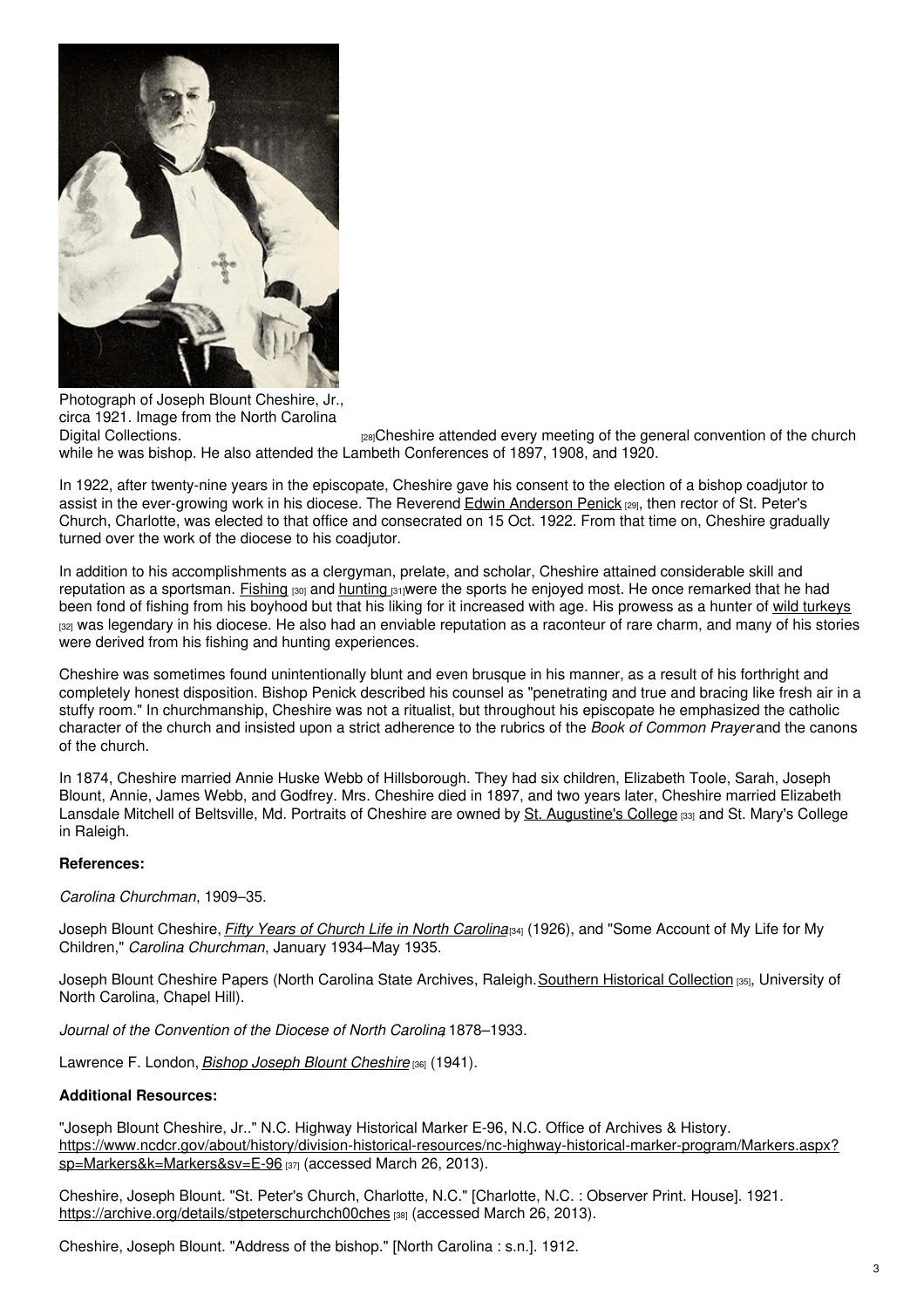<https://archive.org/details/addressofbishopcheshire> [39] (accessed March 26, 2013).

### **Image Credits:**

"Right Rev. Joseph Blount Cheshire, Jr. , D.D., Bishop of North Carolina." Photograph.*A memorial volume of the Guilford* Battle Ground Company. Organized May 6, 1887, at Greensboro, N.C. It contains a brief history of the battle of Guilford *Court House, an account of the organization and progress of the Guildford Battle Ground Company, biographical* sketches, and a full account of the Holt monument and its dedication. July the 4th, 1893. Greensboro, N.C., Reece & Elam, printers. 1893. 78. <https://archive.org/stream/memorialvolumeof00guil#page/n127/mode/2up> [2]

"The Right Rev. Joseph Blount Cheshire, D.D., Fifth and Present Bishop of North Carolina." Photograph.*Centennial ceremonies held in Christ Church parish, Raleigh, North Carolina, A.D. 1921 : including historical addresses.* Raleigh : Bynum Printing Co. 1922. 7. <http://digital.ncdcr.gov/cdm/ref/collection/p249901coll37/id/16767> [28]

#### **Subjects:**

[Biographies](https://www.ncpedia.org/category/subjects/biography-term) [40] [Religious](https://www.ncpedia.org/category/subjects/clergy) Leaders and Clergy [41] [Lawyers](https://www.ncpedia.org/category/subjects/lawyers) [42] **Authors:** London, [Lawrence](https://www.ncpedia.org/category/authors/london-lawrence-f) F. [43] **Origin - location:** [Tarboro](https://www.ncpedia.org/category/origin-location/coastal-62) [44] [Charlotte](https://www.ncpedia.org/category/origin-location/piedmon-24) [45] **From:** Dictionary of North Carolina [Biography,](https://www.ncpedia.org/category/entry-source/dictionary-no) University of North Carolina Press.[46]

1 January 1979 | London, Lawrence F.

**Source URL:** https://www.ncpedia.org/biography/cheshire-joseph-blount-jr

#### **Links**

- [1] https://www.ncpedia.org/biography/cheshire-joseph-blount-jr [2] https://archive.org/stream/memorialvolumeof00guil#page/n127/mode/2up [3] https://www.ncpedia.org/biography/cheshire-joseph-blount [4] https://www.ncpedia.org/biography/wilkinson-frank-smith [5] https://www.ncpedia.org/episcopal-church [6] https://www.ncpedia.org/biography/ruffin-thomas-0 [7] https://www.ncpedia.org/biography/bridgers-john-luther [8] https://www.ncpedia.org/biography/bridgers-john-luther-jr [9] https://www.ncpedia.org/biography/battle-kemp-plummer [10] https://www.ncpedia.org/university-north-carolina-chapel-hi [11] https://www.ncpedia.org/biography/sutton-robert-bean [12] https://www.ncpedia.org/geography/durham-city [13] https://www.ncpedia.org/charlotte [14] https://www.ncpedia.org/biography/osborne-edwin-augustus [15] https://www.ncpedia.org/biography/lyman-theodore-benedict [16] https://www.ncpedia.org/biography/murdoch-francis-johnstone [17] https://www.ncpedia.org/biography/horner-junius-moore [18] https://www.ncpedia.org/missionary-district-asheville [19] https://www.ncpedia.org/saint-marys-school [20] https://www.ncpedia.org/biography/smedes-albert [21] https://www.ncpedia.org/biography/smedes-bennett [22] http://digital.ncdcr.gov/cdm/ref/collection/p249901coll22/id/210377 [23] http://digital.ncdcr.gov/cdm/ref/collection/p249901coll37/id/14127 [24] https://archive.org/details/sketcheschurchh00churgoog [25] https://archive.org/details/churchinconfed00ches [26] http://books.google.com/books? id=f0RNAAAAYAAJ&q=Nonnulla+cheshire&hl=en&sa=X&ei=t8lRUe2kNYmy9gShu4DwCA&ved=0CC0Q6AEwAA [27] https://www.ncpedia.org/literary-and-historical-association [28] http://digital.ncdcr.gov/cdm/ref/collection/p249901coll37/id/16767 [29] https://www.ncpedia.org/biography/penick-edwin-anderson [30] https://www.ncpedia.org/fishing-recreational [31] https://www.ncpedia.org/hunting [32] https://www.ncpedia.org/eastern-wild-turkey-nc-wins [33] https://www.ncpedia.org/saint-augustines-college [34] https://archive.org/details/fiftyyearsofchur00ches [35] http://www.lib.unc.edu/mss/inv/c/Cheshire,Joseph\_Blount.html [36] https://archive.org/details/bishopjosephblou00lond [37] https://www.ncdcr.gov/about/history/division-historical-resources/nc-highway-historical-marker-program/Markers.aspx? sp=Markers&k=Markers&sv=E-96 [38] https://archive.org/details/stpeterschurchch00ches [39] https://archive.org/details/addressofbishopcheshire [40] https://www.ncpedia.org/category/subjects/biography-term
- [41] https://www.ncpedia.org/category/subjects/clergy
- [42] https://www.ncpedia.org/category/subjects/lawyers
- [43] https://www.ncpedia.org/category/authors/london-lawrence-f